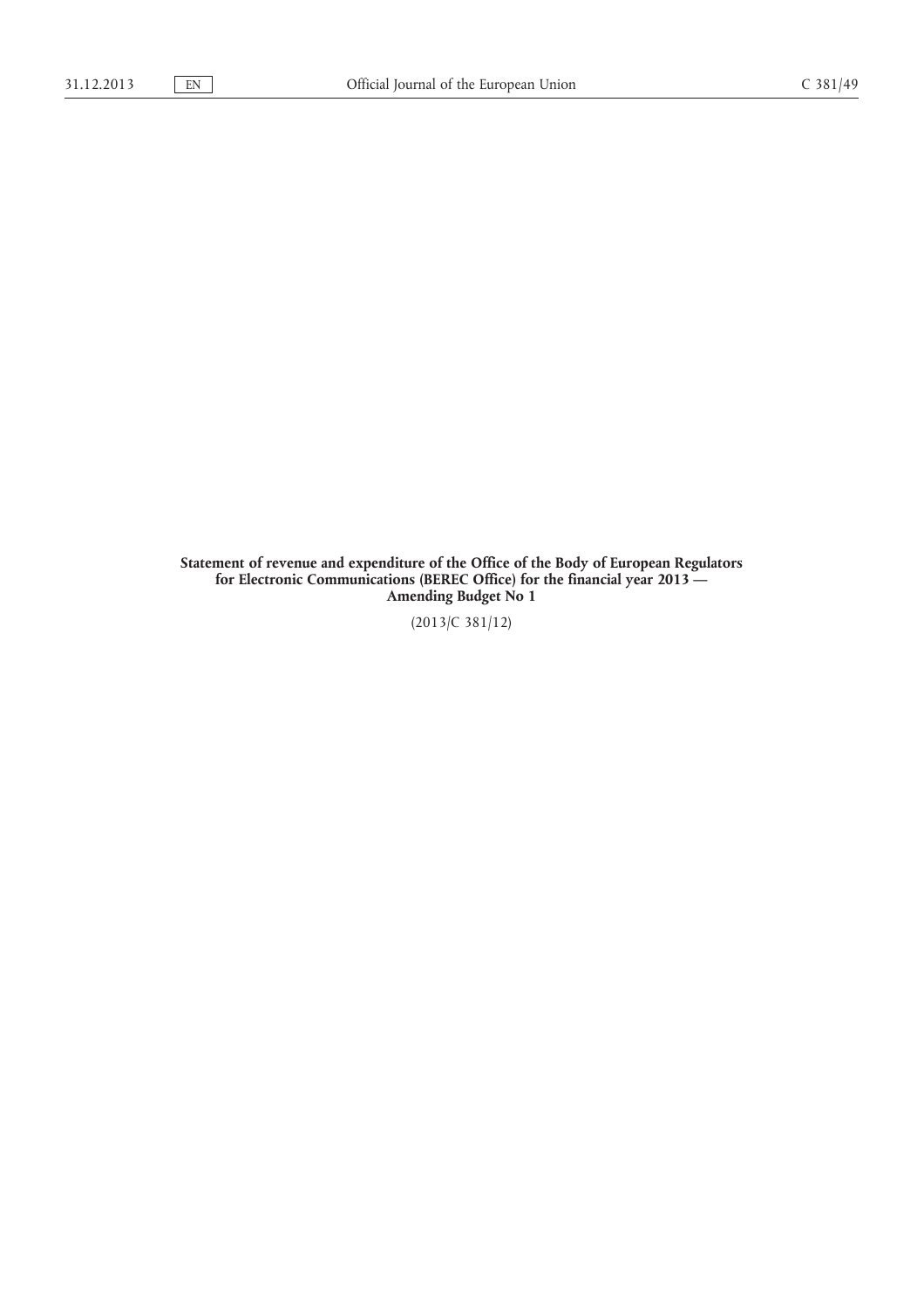## **REVENUE**

| Title<br>Chapter        | Heading                                                                                                                                                                                                                                                                                                     | Budget 2013 | Amending budget<br>$\rm No~1$ | New amount    |  |
|-------------------------|-------------------------------------------------------------------------------------------------------------------------------------------------------------------------------------------------------------------------------------------------------------------------------------------------------------|-------------|-------------------------------|---------------|--|
| $\mathbf{2}$            | EUROPEAN UNION SUBSIDY                                                                                                                                                                                                                                                                                      |             |                               |               |  |
| $2\ 0$                  | EUROPEAN UNION SUBSIDY                                                                                                                                                                                                                                                                                      | 3768696     | $-212696$                     | 3 5 5 6 0 0 0 |  |
|                         | Title $2$ — Total                                                                                                                                                                                                                                                                                           | 3768696     | $-212696$                     | 3 5 5 6 0 0 0 |  |
| $\mathbf{3}$            | EUROPEAN FREE TRADE ASSOCIATION (EFTA) CONTRIBUTION                                                                                                                                                                                                                                                         |             |                               |               |  |
| $3\,0$                  | EUROPEAN FREE TRADE ASSOCIATION (EFTA) CONTRIBUTION                                                                                                                                                                                                                                                         |             |                               |               |  |
|                         | Title $3$ — Total                                                                                                                                                                                                                                                                                           |             |                               |               |  |
| $\overline{\mathbf{4}}$ | <b>OTHER CONTRIBUTIONS (*)</b>                                                                                                                                                                                                                                                                              |             |                               |               |  |
| $4\;0$                  | OTHER CONTRIBUTIONS (*)                                                                                                                                                                                                                                                                                     |             |                               |               |  |
|                         | Title $4$ - Total                                                                                                                                                                                                                                                                                           |             |                               |               |  |
|                         |                                                                                                                                                                                                                                                                                                             |             |                               |               |  |
|                         |                                                                                                                                                                                                                                                                                                             |             |                               |               |  |
|                         |                                                                                                                                                                                                                                                                                                             |             |                               |               |  |
|                         |                                                                                                                                                                                                                                                                                                             |             |                               |               |  |
|                         |                                                                                                                                                                                                                                                                                                             |             |                               |               |  |
|                         |                                                                                                                                                                                                                                                                                                             |             |                               |               |  |
|                         |                                                                                                                                                                                                                                                                                                             |             |                               |               |  |
|                         |                                                                                                                                                                                                                                                                                                             |             |                               |               |  |
|                         |                                                                                                                                                                                                                                                                                                             |             |                               |               |  |
|                         |                                                                                                                                                                                                                                                                                                             |             |                               |               |  |
|                         |                                                                                                                                                                                                                                                                                                             |             |                               |               |  |
|                         |                                                                                                                                                                                                                                                                                                             |             |                               |               |  |
|                         |                                                                                                                                                                                                                                                                                                             |             |                               |               |  |
|                         |                                                                                                                                                                                                                                                                                                             |             |                               |               |  |
|                         |                                                                                                                                                                                                                                                                                                             |             |                               |               |  |
|                         |                                                                                                                                                                                                                                                                                                             |             |                               |               |  |
|                         |                                                                                                                                                                                                                                                                                                             |             |                               |               |  |
|                         |                                                                                                                                                                                                                                                                                                             |             |                               |               |  |
|                         |                                                                                                                                                                                                                                                                                                             |             |                               |               |  |
|                         |                                                                                                                                                                                                                                                                                                             |             |                               |               |  |
|                         |                                                                                                                                                                                                                                                                                                             |             |                               |               |  |
|                         |                                                                                                                                                                                                                                                                                                             |             |                               |               |  |
|                         |                                                                                                                                                                                                                                                                                                             |             |                               |               |  |
|                         | <b>GRAND TOTAL</b>                                                                                                                                                                                                                                                                                          | 3768696     | $-212696$                     | 3 556 000     |  |
|                         | (*) Estimated voluntary contributions from Member States or from their National Regulatory Authorities (NRAs). These contributions shall be used to finance specific items<br>of operational expenditure as defined in an agreement to be concluded between the Office and the Member States of their NRAs. |             |                               |               |  |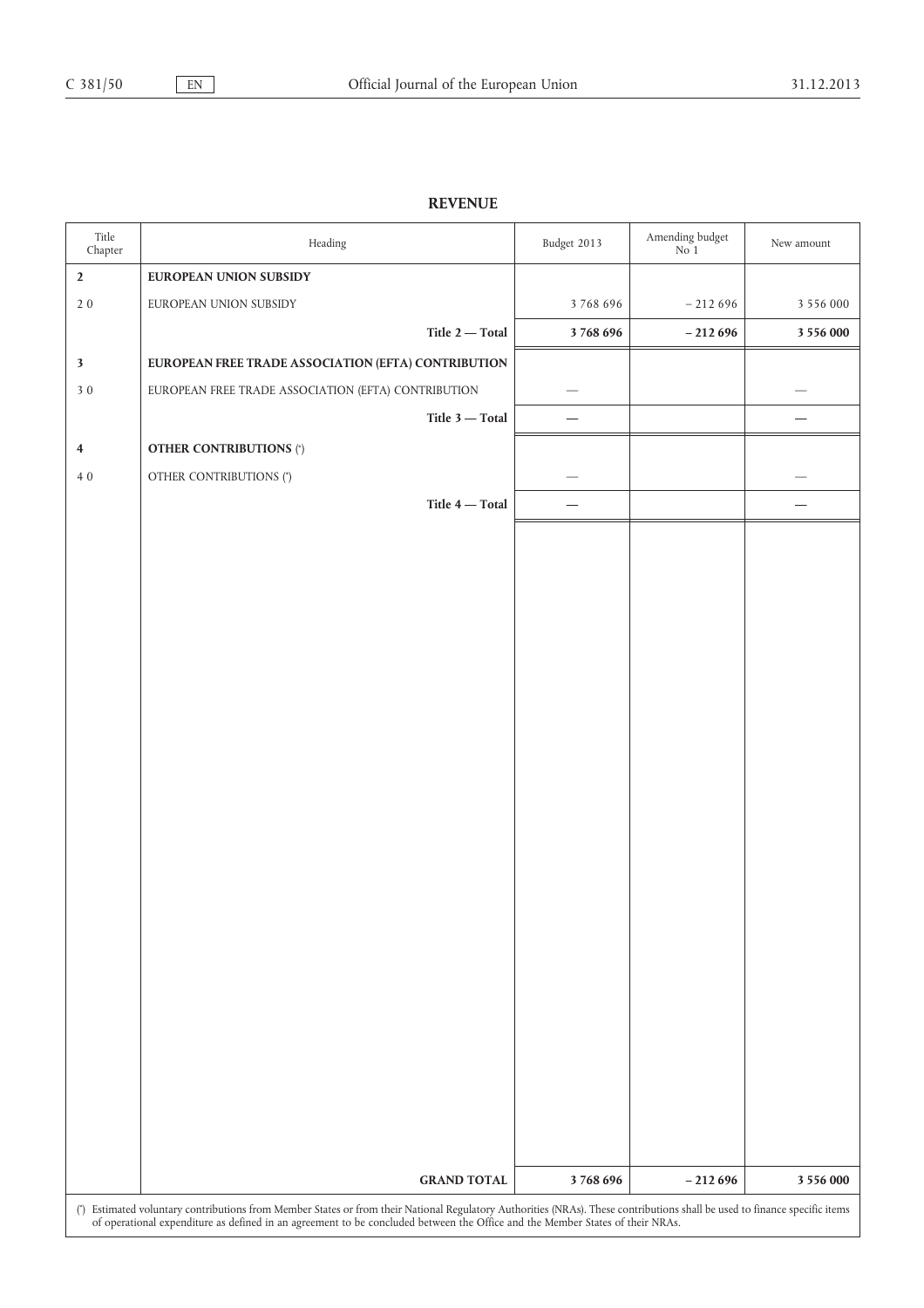## **EXPENDITURE**

| Title<br>Chapter | Heading                                                             | Appropriations 2013 | Amending budget<br>No 1 | New amount    |
|------------------|---------------------------------------------------------------------|---------------------|-------------------------|---------------|
| $\mathbf{1}$     | <b>STAFF EXPENDITURE</b>                                            |                     |                         |               |
| 1 1              | SALARIES AND ALLOWANCES                                             | 1988705             | $-502396$               | 1 486 309     |
| 1 <sub>2</sub>   | EXPENDITURE RELATING TO STAFF RECRUITMENT                           | 190 000             | $-33600$                | 156 400       |
| 1 3              | <b>MISSION EXPENSES</b>                                             | 200 000             | 24 700                  | 224 700       |
| 14               | SOCIOMEDICAL INFRASTRUCTURE                                         | 30 000              | $-23000$                | 7 0 0 0       |
| 1 5              | PROFESSIONAL DEVELOPMENT                                            | 60 000              | 20 000                  | 80 000        |
| 16               | <b>EXTERNAL SERVICES</b>                                            | 30 000              | 340 000                 | 370 000       |
| 17               | RECEPTIONS AND EVENTS                                               | 20 000              | $-11000$                | 9 0 0 0       |
|                  | Title 1 - Total                                                     | 2 5 18 7 05         | $-185296$               | 2 3 3 4 4 0 9 |
|                  |                                                                     |                     |                         |               |
|                  |                                                                     |                     |                         |               |
|                  |                                                                     |                     |                         |               |
|                  |                                                                     |                     |                         |               |
|                  |                                                                     |                     |                         |               |
| $\overline{2}$   | INFRASTRUCTURE AND OPERATING/RUNNING EXPENDITURE                    |                     |                         |               |
| 20               | RENTAL OF BUILDINGS AND ASSOCIATED COSTS                            | 115 000             | $-60300$                | 54 700        |
| 2 1              | INFORMATION AND COMMUNICATION TECHNOLOGIES                          | 230 000             | $-103200$               | 126 800       |
| 2 <sub>2</sub>   | MOVABLE PROPERTY AND ASSOCIATED COSTS                               | 55 000              | $-35500$                | 19 500        |
| 2 <sub>3</sub>   | <b>CURRENT ADMINISTRATIVE EXPENDITURE</b>                           | 92 000              | $-37200$                | 54 800        |
| 24               | TELECOMMUNICATIONS AND POSTAL EXPENSES                              | 55 000              | $-18200$                | 36 800        |
| 2 5              | MEETING EXPENSES                                                    | 100 000             | $-99000$                | 1 0 0 0       |
|                  | Title 2 - Total                                                     | 647 000             | $-353400$               | 293 600       |
|                  |                                                                     |                     |                         |               |
|                  |                                                                     |                     |                         |               |
|                  |                                                                     |                     |                         |               |
|                  |                                                                     |                     |                         |               |
|                  |                                                                     |                     |                         |               |
| 3                | <b>OPERATIONAL EXPENDITURE</b>                                      |                     |                         |               |
| 30               | SUPPORT TO IMPLEMENTATION OF BEREC WORK PROGRAMME 2013              | 482 991             | 6 300                   | 489 291       |
| 3 1              | HORIZONTAL ACTIVITIES (OTHER SUPPORT NOT DIRECTLY RELATED           |                     |                         |               |
|                  | TO BEREC WORK PROGRAMME)                                            | 120 000             | 319 700                 | 439 700       |
| 3 <sub>2</sub>   | WORKSHOPS AND OTHER MEASURES FOR IMPROVED REGULATORY<br>COOPERATION |                     |                         |               |
| 33               | EXCHANGES OF BEST PRACTICES AND TECHNICAL EXPERTISE                 |                     |                         |               |
| 34               | MEMBER STATES EXPERT GROUP                                          |                     |                         |               |
|                  | Title 3 - Total                                                     | 602 991             | 326 000                 | 928 991       |
|                  |                                                                     |                     |                         |               |
|                  |                                                                     |                     |                         |               |
|                  |                                                                     |                     |                         |               |
|                  |                                                                     |                     |                         |               |
|                  |                                                                     |                     |                         |               |
|                  |                                                                     |                     |                         |               |
|                  | <b>GRAND TOTAL</b>                                                  | 3768696             | $-212696$               | 3 556 000     |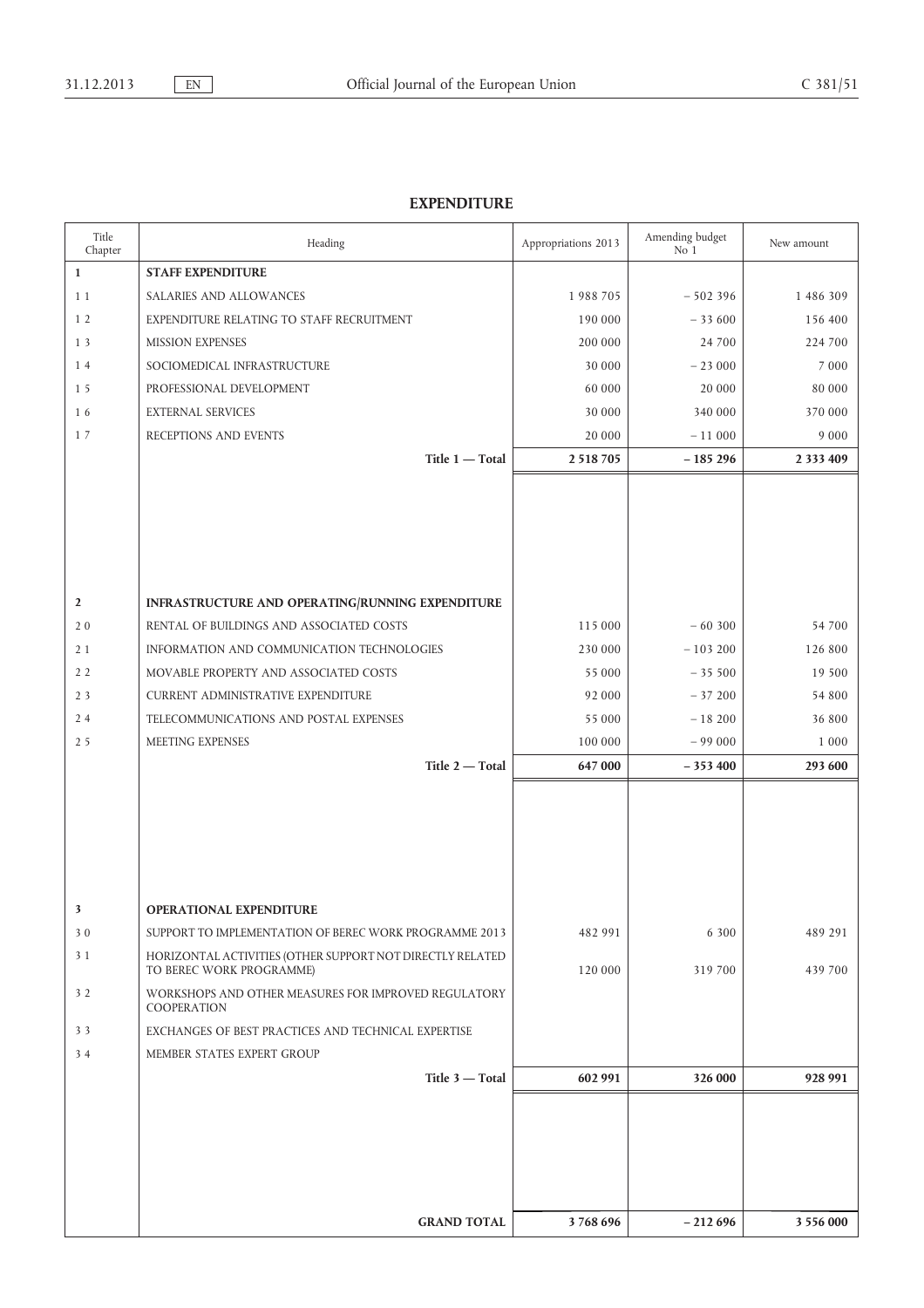| establishment plan       |                          |                          |                          |                          |                               |                  |
|--------------------------|--------------------------|--------------------------|--------------------------|--------------------------|-------------------------------|------------------|
|                          | 2013                     |                          | 2012                     |                          | 2011                          |                  |
| Function group and grade | Permanent posts          | Temporary posts          | Permanent posts          | Temporary posts          | Permanent posts               | Temporary posts  |
| AD 16                    |                          | $\overline{\phantom{0}}$ | $\overline{\phantom{0}}$ | —                        | $\overbrace{\phantom{aaaaa}}$ |                  |
| AD 15                    |                          |                          |                          |                          |                               |                  |
| $AD$ 14                  |                          | $\mathbf{1}$             |                          | $\mathbf{1}$             |                               | $\mathbf{1}$     |
| ${\rm AD}$ 13            |                          |                          |                          |                          |                               |                  |
| $\mbox{AD}$ 12           |                          |                          |                          |                          |                               |                  |
| $\mbox{AD}$ 11           |                          |                          |                          |                          |                               |                  |
| $AD$ 10                  |                          |                          |                          |                          |                               |                  |
| AD 9                     |                          | $\overline{2}$           |                          | $\overline{2}$           |                               | $\overline{2}$   |
| ${\rm AD}$ 8             |                          |                          |                          |                          |                               |                  |
| $\mbox{AD}$ 7            |                          | 3                        |                          | $\overline{\mathbf{3}}$  |                               | $\overline{2}$   |
| AD $6\,$                 |                          |                          |                          |                          |                               |                  |
| AD <sub>5</sub>          |                          | 5                        |                          | 5                        |                               | $\overline{4}$   |
| Total AD                 |                          | $11\,$                   |                          | $11\,$                   |                               | $\boldsymbol{9}$ |
| <b>AST 11</b>            | $\overline{\phantom{0}}$ | $\overline{\phantom{0}}$ | -                        | $\overline{\phantom{0}}$ | $\overline{\phantom{0}}$      |                  |
| AST 10                   |                          |                          |                          |                          |                               |                  |
| AST 9                    |                          |                          |                          |                          |                               |                  |
| $\operatorname{AST}$ 8   |                          |                          |                          |                          |                               |                  |
| AST 7                    |                          |                          |                          |                          |                               |                  |
| AST 6                    |                          |                          |                          |                          |                               |                  |
| AST 5                    |                          |                          |                          |                          |                               |                  |
| AST 4                    |                          |                          |                          |                          |                               |                  |
| AST 3                    |                          | $\overline{4}$           |                          | $\overline{4}$           |                               | $\overline{2}$   |
| AST <sub>2</sub>         |                          |                          |                          |                          |                               |                  |
| AST <sub>1</sub>         |                          | $\mathbf{1}$             |                          | $\mathbf{1}$             |                               | $\mathbf{1}$     |
| Total AST                | $\overline{\phantom{0}}$ | 5                        |                          | $\overline{5}$           |                               | $\overline{3}$   |
| <b>Total</b>             |                          | $16\,$                   |                          | 16                       |                               | $12\,$           |
| <b>Grand Total</b><br>16 |                          | 16                       |                          |                          | 12                            |                  |

## **Establishment plan**